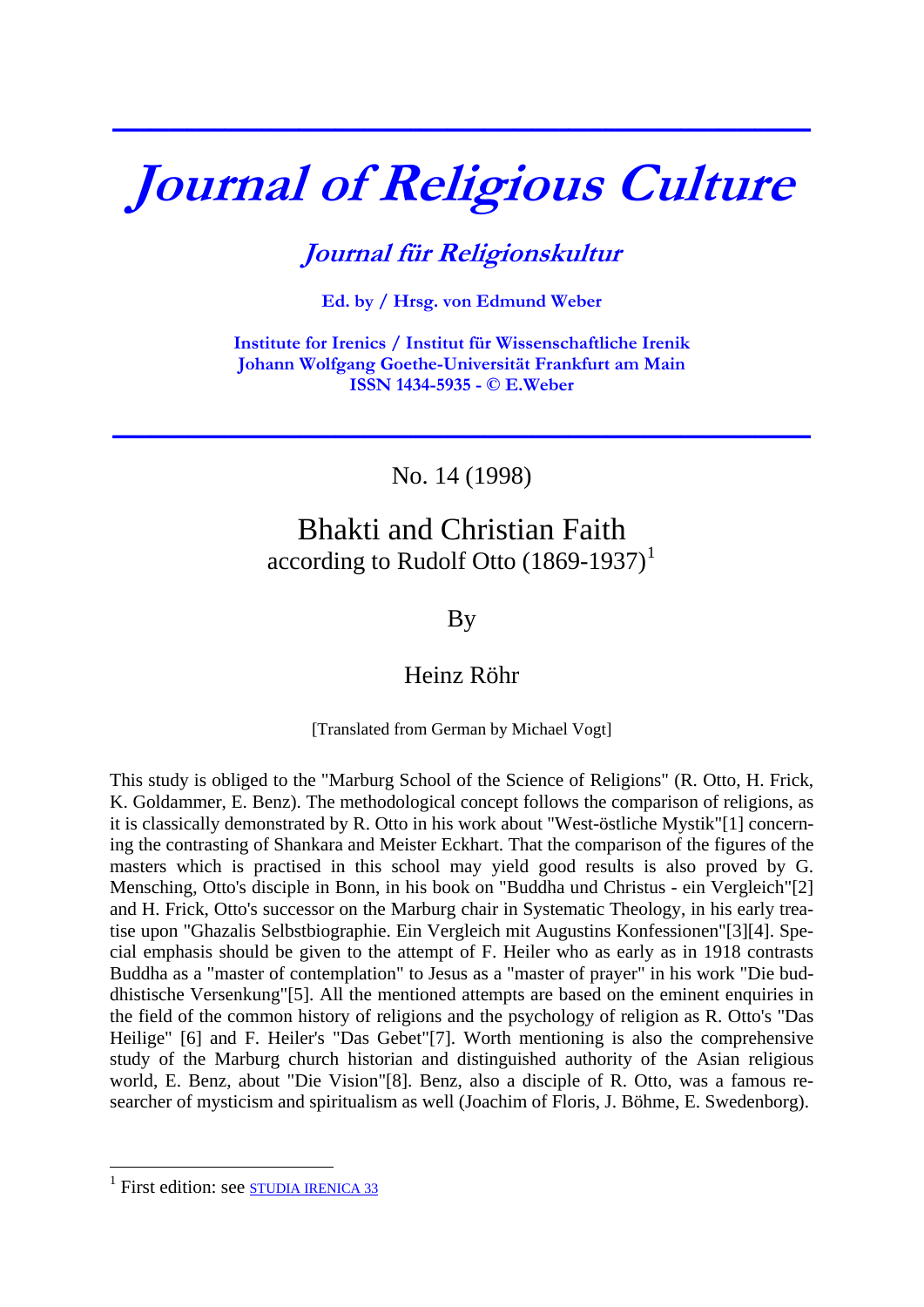In addition to the comparison of the figures of the masters there has always existed the contrasting of so called "religious top-values". I refer to the thin booklet on "Glaube, Liebe, Leiden in Christentum und Buddhismus"[9] with the important contribution by C. H. Ratschow [10] about "Leiden und Leidensaufhebung im Buddhismus und im Christentum". Of importance for our theme is the dissertation from K. Hutten on "Die Bhakti-Religion in Indien und der christliche Glaube im NT"[11] which is vitally based on the inquiries and translations of R. Otto.

The purpose of our study cannot be to recapitulate this work of research. Neither is it possible to come to fundamental new results by renewed contrasting of the texts (e. g. from the Gita and New Testament). F. Weinrich has already demonstrated this in 1935 for I Corinthians c. 13 and the Ittivuttakam, the Buddhist "Song of Songs" (including an inquiry into Bhakti) [12]. And, after all, a translation of the Gita which is sufficient for our purpose does exist in R. Garbe's "Indien und das Christentum"[13]. But I think it's obvious to inquire into the presentation and estimation of the bhakti in the "Marburg School" (and its vicinity) and especially into R. Otto's. It could be worth-while following the tracks of his interpretation of the bhakti in the German speaking countries and to compare them with other research methodologies, for instance in N. Söderblom's "Der lebendige Gott in der Religionsgeschichte"[14] or in Th. Ohm's "Die Liebe zu Gott in den nichtchristlichen Religionen"[15].

Hence, on principle the comparison in the history of religions is affirmed as an irreplaceable instrument for the comprehensional approach to the phenomena of a foreign religion. This implies the affirmation of the fundamental possibility to "comprehend" foreign religion which in that case does not remain "foreign" but makes the dialogue at all possible as a partner in an open meeting [16]. The non-interchangeable characteristics of the respective religions should not be equalised by comparison, but on the contrary should the other religion's typical individual genius ("Sondergeist", R. Otto), the gist of its sense and life be especially accentuated. This inquiry affirms and emphasises the famous statement by R. Otto: "That what makes our dogmatics so long and thick, exactly that is 'universal' and fifty percent of our theological ruses on inspiration, trinitarian speculation, incarnation, kyriology and sacrament could be transformed into Hindu and Buddhist systems. But in spite of all analogies one cannot transfer the parable of the lost son to the Gita or the bhakti-yoga to the Koran or the Faticha to the New Testament without making oneself guilty of the most deplorable break in style"[17].

Of course there is all the difference of the world between such a procedure and any form of dogmatic Christian claim to absolute truth, as it unfortunately has been established to a large extent in the continental protestant theology in the wake of K. Barth's "Dialectic Theology". A judgement on the Indian bhakti like that of K. Barth is not only unloving and unchristian, but also from the point of view of the science of comparative religions (which should work without any presuppositions) it is untenable. In his gigantic work on dogmatics Barth writes full 23 lines about the Indian piety of bhakti. In the beginning he defines quite correctly: "Bhakti is the act of complete devotion and surrender, in which one's own will is entirely engaged in the service of somebody else, and which bears the chance to become an act of personal hearty affection and love." But after a short notice concerning the opposition of the "cat-system" and the "ape-system" it is stated that in bhakti-religion "we're nevertheless in a totally different world than in that Japanese religion of grace and entirely than in Christianity. It would have to be quite a bad variety of modern protestant Christianity, which should feel kinsman-like attracted by these religions (sic !) of bhakti"[18].

Just before Barth has described the Japanese Amida-Buddhism as the "most precise, inclusive and illuminating 'pagan' parallel" to the reformatory Christianity, only to disqualify its followers (like all the adherents of "heathen" religions) as "miserable, completely lost pagans". Barth hammers the idea into our heads that "there is only one thing which is decisive of truth and untruth concerning the religions. This one and only is the name of Jesus Christ"[19]. Barth could have known better from the writings of R. Otto! (Barth doesn't mention any au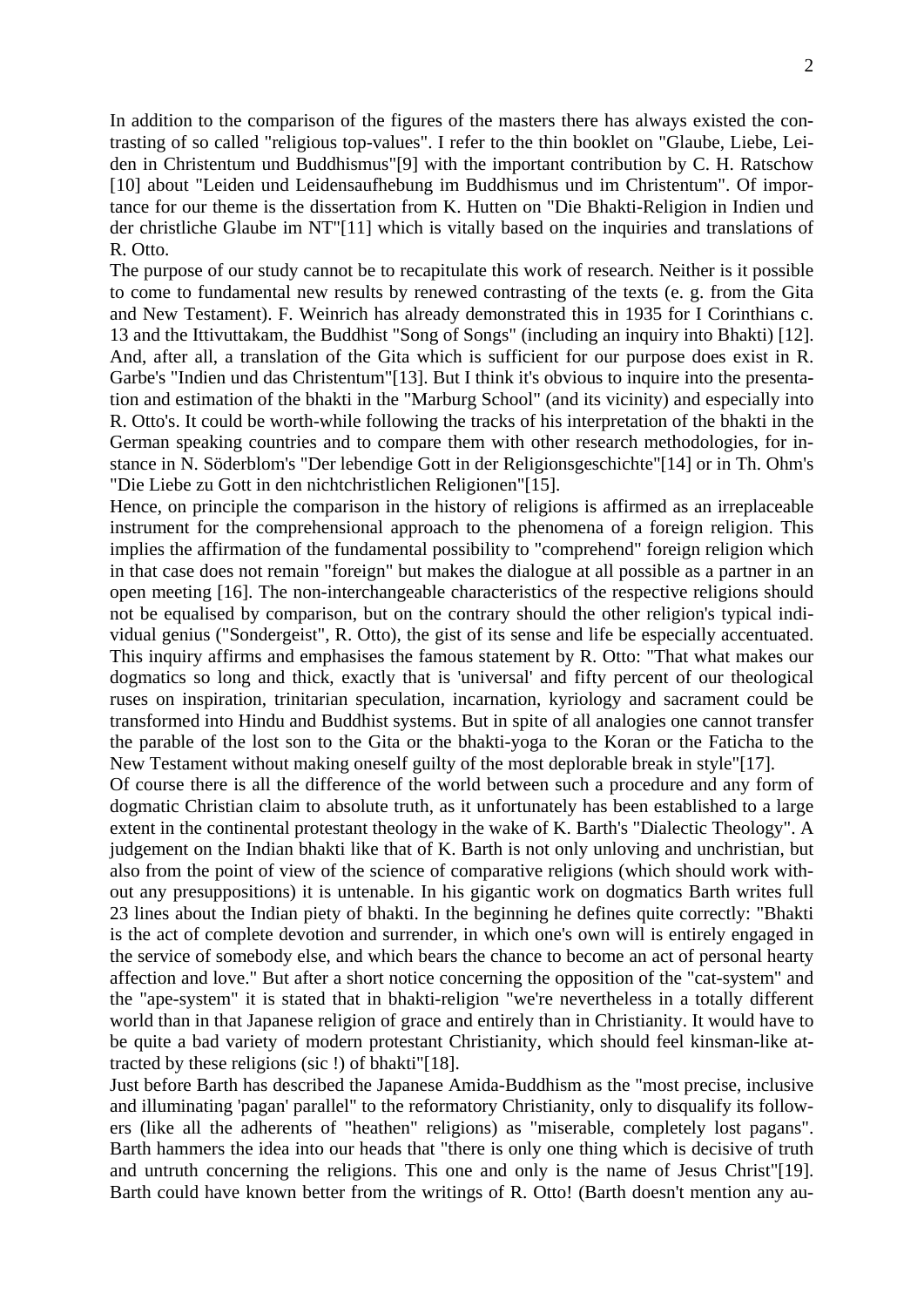thority for his presentation of bhakti, as concerns the Japanese Amida-Buddhism he refers to P. D. Chantepie de la Saussaye ("Lehrbuch der Religionsgeschichte") and Tiele-Söderblom ("Kompendium der Religionsgeschichte").

Let us draw a short parallel between this and what N. Söderblom says about bhakti and Christianity: "Nowhere else in India we meet the living God like here. Warren Hastings was right when he wrote that from all known religions it is this one which is next to Christianity"[20]. And Otto himself: "There is no doubt that in the doctrine of Ishvara, bhakti and prapatti the development of western and eastern religions has almost come to a point of contact"[21]. Otto had started to study Sanscrit and to read the holy texts during his first voyage to India in the Himalayas. That was a very exceptional project for a professor in dogmatics who was already in his age. No other German theologian has gained a reputation in the field of indological research as R. Otto did. The Sanscrit texts lay always open in his Marburg study: by means of reading and translating he entered into the spirit of the Indian religion in an intense manner. A remarkable series of translations is the result of his efforts [22]. In particular the two volumes "Vishnu-Narayana" and "Siddhanta des Ramanuja" were widely propagated. When "West-östliche Mystik" was concerned with the inter-religious comparison (Shankara and Meister Eckhart), so here Otto devoted himself to the inner-Hinduistic discrepancy between Shankara's advaita-philosophy and the faithful and confident love to the Lord (Ishvara), Ramanuja's god of redemption. Otto states: "Two great principles are wrestling with each other in Shankara and Ramanuja who only play the parts. This almost scary wonderful, world cancelling, in the final analysis irrational, inconceivable, undefinable All-in-One of theopanistic mysticism wrestles with the Lord, the feeling, desiring, personal, rational, loving and beloved God of the heart and the conscience. Nowhere in the world's literature have these two opponents (are they opponents? or are they poles?) clashed as sharply, clearly and determinately as here ..."[23]. Especially to mention is Otto's effort for a reconstruction of an original Gita. In correspondence to R. Garbe and others he tried to create a pure bhakti-Gita, free from all advaita motives and from all elements of paths of redemption by means of acts (karmamarga). These attempts are to be considered as failed. It rather corresponds to Indian imagination to delineate "God now theistic, now pantheistic", as it is practised in the Gita. 'Sow the ascetic renunciation of the world is praised, now the selfless acting in the world, now is the self acquired cognition, now the pious devotion to God recommended as path to salvation"[24].

In total F. Heiler seems to be right, when he emphasises in spite of the varieties of single motives: "But the actual salvation theory of the Bhagavad-Gita is not the mysticism of identity but the mysticism of immanence. The soul doesn't dissolve in God, but becomes his dwelling. 'Those who lovingly worship me, they are inside of me and I am inside of them'."[25]

But Otto also had deep relations to the modern India. When R. Tagore held his lecture which was entitled "My religious confession" in the Marburg University's auditorium, Otto served him as interpreter [26].

But especially Otto was interested in the Indian bhakti-mysticism. In a brilliant contrasting to the Christianity of reformatory character Otto once again sought to work out the essentials of bhakti.

As an example for Otto's ingenious religious intuition, which he proved especially in his religion comparative studies his description of Vishnu shall be quoted: "... an originally unpretentious tribal god draws to him more and more, like in Israel, the position of dignity of a full and sole deity, superior to the world. (...) 'Whole divinity' that means in Indian terms: it is the eternal brahman in itself; the one and highest and exalted one. But this in the appearance of a personal and at the same time unique God-Self, as the Ishvara, i. e. the Lord, not as an impersonal and undefinable absolute"[27]. Otto dedicates all of his interest to this melting process in which a god transforms his figure while appropriating the names and qualities of similar deities (Hari, Narayana). Religion is not static: "There are times of evolution, decay, renewal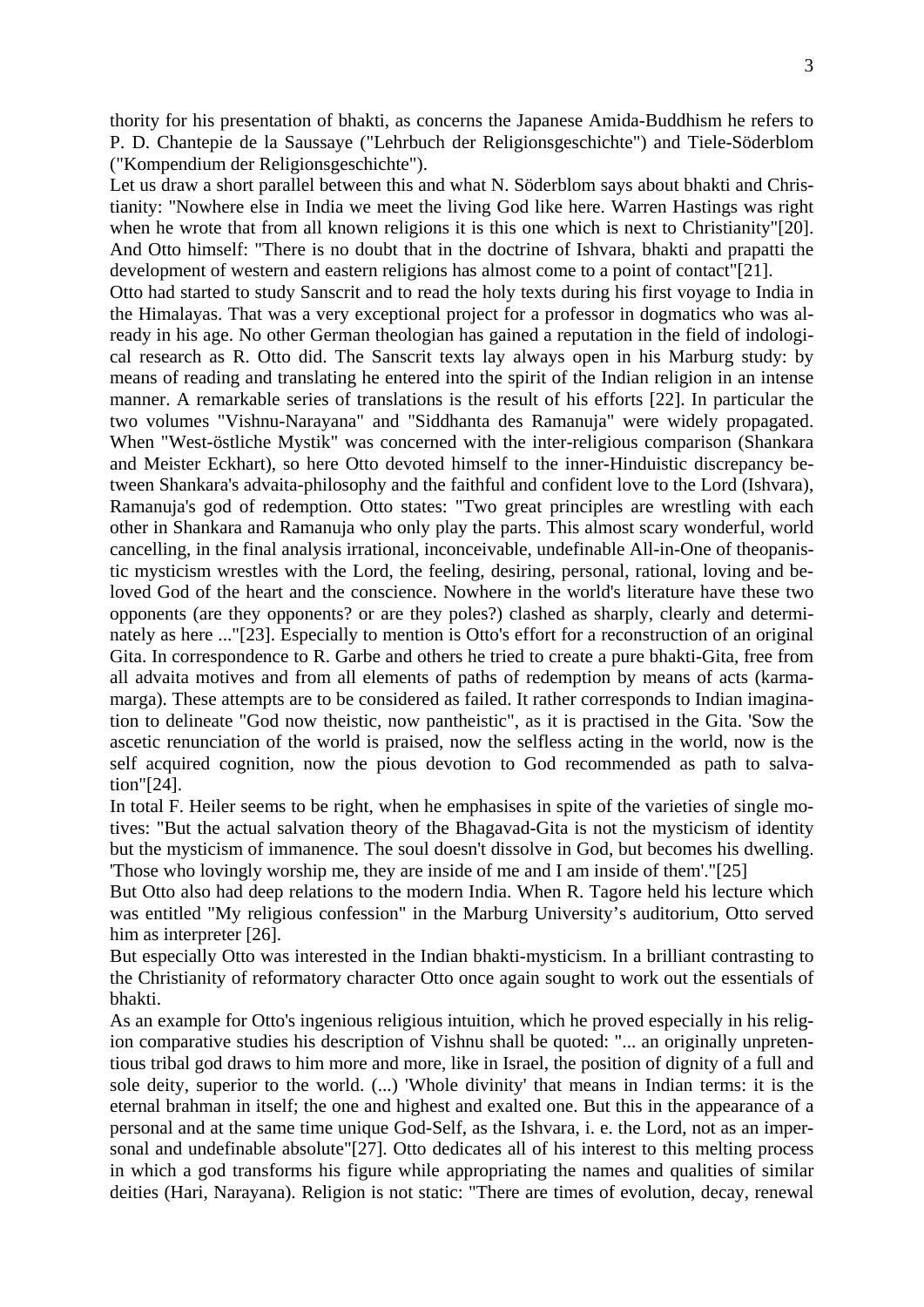and reformation." Such as the religion of the Gita: "It mingles with other forms of Hinduism and disentangles again." "Prophets" but also "folk singers" and "doctors of theology" pave the way for a religious master as we meet then in Ramanuja (1055-1137) [28]. Otto emphasises that this is not only the result of a "psychology of peoples" (against W. Wundt) or "development" but a case of personal experience of "chosen and extra-ordinary natures"[29]. In other words, Otto esteems the religious genius of a pious individual and not some collective, not even a "collective unconscious" (C. G. Jung), which Otto does not know yet, as the essential mythopoetic factor [30]. It is not possible to analyse Otto's central categories in religious psychology (the "holy", "rational and irrational", the "numinous", "schematisation")[31] in this paper in order to come closer to his comprehension of the primal religious act. Only by doing this we might answer the question: "How does bhakti come into being - and how does Christian faith?" It might be interesting to trace Otto's contrasting bhakti - Christianity in order to see how he practices the comparison in religious history. Beforehand it may be emphasised that Otto (as it is popular until today) reproached the bhakti with lack of historicity, lack of understanding the notion of personality and the lack of depth in the experience of sin. But he does not at all become a superficial apologist at the same time. His comparison attains an almost unique depth. At first it is striking that here, as in none of his other works, Otto (as far as I see) sharpens the contrast in regard of the problems of sin and grace and thus strongly emphasises the lineage St. Paul - St. Augustine - Martin Luther. May be this is psychologically conditioned on advanced age - Otto is now 61 years old - may be there is an work-immanent development in hand which since "Das Heilige" proceeds to an emphatic Lutheran tone colour of a "theological science of religions" (my expression) [32]. In his obituary for R. Otto H. Frick pointed out: "The emphasis with which Otto steps from comparing to valuation, that means from science of religions to theology, is somehow surprising"[33]. Later commentators came to the same opinion (W. Haubold, G. Mensching, K. Rudolf) [34].

So also here Otto makes a sharp distinction between an approach to a foreign religion, its interpretation as done by the "mere 'historian of religions'" (p. 44), and his own position. Also Frick asks, by what this sovereign mind is urged in the midst of the 'profane' task of comparing religions "to profess very personally again and again the Christian faith, i. e. more specified: Lutheranism?" According to Frick, Otto has an "objective scientific compulsion": Otto transcends mere "phenomenology": he wants "to teach norms"[35]. (Already in 1913 Otto had spoken of "measurement of religion", comparing to which all religious comparisons only are of preparatory and serving character.)[36] And it is Otto's opinion that a firmly grounded religious persuasion of the researcher will be the necessary basis for an appropriate comprehension of a foreign religious top value. Considering this methodological statement there are of course gravest objections to be raised by a "profane science of religions" (G. Mensching).

In his contrasting Otto starts in a typical manner with an experience: At an interreligious congress there should be prepared a worship with a common Lord's Prayer. But both Christians and Hindus protested against a common Lord's Prayer, according to Otto with good reasons. Otto concedes that there is a "far-reaching understanding" between Christianity and bhakti "in respect of particular religious ideas" up to essentials of the dogmatic doctrine like "the teaching of hypostasis and incarnation, appreciation of the 'word' (shabda) as true source of religious insight, rigid exclusivity against other types, grace, election and so forth. All that returns also on the other side. And yet is the 'spirit' of the two religions a different one" (p. 46 seq.). But with a view to the "virtual decisive center" of the "special spirit" ("Sondergeist") Otto speaks of a total "shift of the axle" (p. 46 seq.).

"Comparison and distinction" is the subtitle of the relatively thin volume (110 pages) and in chapter 4 Otto treats the issue comparatively clear-cut in ten points on 42 pages at a brisk pace.

In the first point he clarifies the difference between the far more slashing and stronger Palestinian spirit and that of India while using the beginning of the Lord's Prayer and the second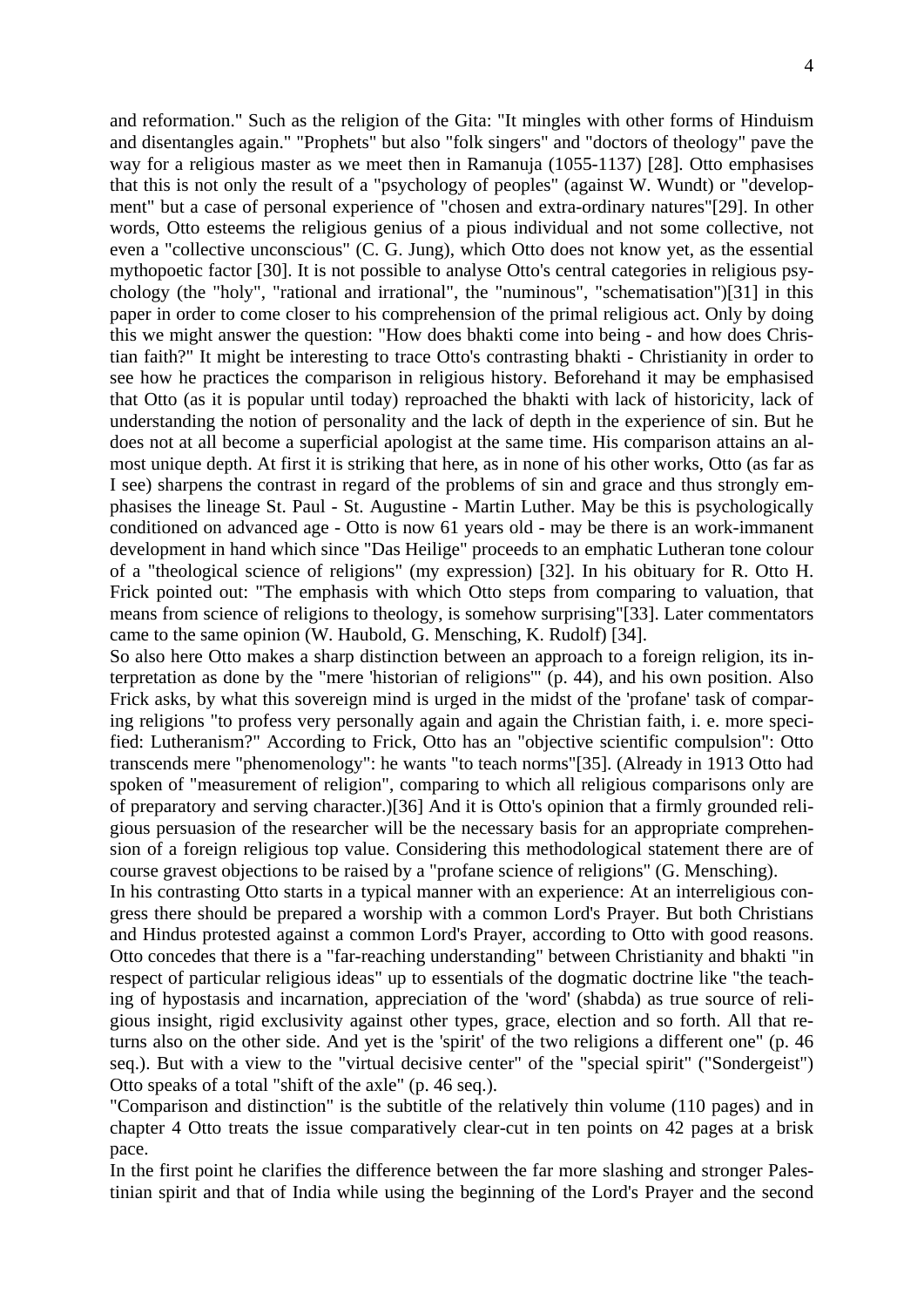request ("Thy kingdom come"). The Father's name as highest designation of the godhead would appear strange to an Indian. There the "supreme address" means purushotama (= 'supreme spirit'). According to Otto the "most profound spirit of this religion" expresses itself in it. A "transfer" of the Rig-Veda's purushasuktam or of the savitri (prayer to savitar, the 'pusher' which Otto quotes) into the Christian sphere would be as impossible as such a transfer of the Lord's Prayer into the "Indian sphere". The second request of the Lord's Prayer emphasises that: there is no correspondence for the Kingdom of Heaven (mal'kut Jahwe) (p. 48 seq.). In the second point Otto deepens the question about the notion of God: "Ishvara reigns in his eternity. Far below him rushes the torrent of world and humanity in samsara in constantly repeated cycles of becoming and dissolving. In it the wandering soul goes astray, by means of its apostasy remote from Ishvara lost in the universe. Then he leans to her in pure undeserved grace" (p. 50).

Among the prophets of Israel, Jesus and young Christianity prevailed an "ardent expectation of advent"(p. 51). In accordance to P. Tillich's theory of 'kairos' Otto says: "A sense of advent in humble awe and in craving hope for the finally emerging 'Wholly Other' is the soul of this religion"(p. 51).

In third, forth and fifth point Otto deals with the different attitudes towards the world. At first he picks out the relation to the world as a reality. "India doesn't know a true value of the world, because it doesn't know a 'Telos' of the world." The way of the world is "play" (lila), an endless steady repetition from kalpa to kalpa. "In each case it is burnt out at the end. But it never becomes 'transfigured'."

"But the God of Palestine created these things, looked at them and saw that they were very good." Here the decisive words are "honour" of God, "reign of God" and "completion"(p. 52 seq.). Ishvara is only the "eternal fisherman" who fishes for the single souls with his net of grace in order to free them from the current of samsara. At best he is ".sovereign of the world" There is even the thought of the creator, but which comes out of the "feeling of uttermost dependence" (Schleiermacher). (Bu it is still interesting that the 'liberal' R. Otto concedes th central category of faith (in Schleiermacher's definition) to India. But not only here Otto surpasses definitely Schleiermacher!) "The Christian God is but necessarily creator of the world ..." All things are "towards Him" and "through Him" and "out of Him"(p. 54).

According to Otto, also the great Augustinian theme of "God and soul" is called to mind in India (p. 54). But the religion of bhakti knows as well something about the fact that he who has found Vishnu and has reached salvation, also has a new different relation with the world and especially with the world of his fellow-beings as before"(p. 55), although the "service to God" might "be effected solely between soul and God". But the Christian service "needs ... necessarily the world of one's contemporaries and one's environment." The world of a Christian is a "world of fellow creatures" (reference to I John 4.20) (p. 55 seq.). The theme of soul-God-world reminded Otto of Ritschl's metaphor of an ellipse with the two focuses of God and world on which the soul is moving. Especially in the sense of Ritschl Otto thinks "elliptical" of India and that in the field of Shankara's advaita as in that of the bhakti (p. 56 seq.). But Luther triumphs over Augustine, Schleiermacher and Ritschl in Otto: "The Christian needs the world as something which happens to him in order to create a sphere of 'self-verification' concerning the cross, practise, discipline and school of loyalty in service"(p. 58). The occident also "respects profane labour" (thanks to St. Benedict: "ora et labora!") and knows the "nobility of work", but India doesn't.

Luther's appreciation of a civil profession is as well exerted as the excellent arrangement of the "ethics of society and culture" by Thomas Aquinas. But the theologians of the bhakti religion had never thought about that and couldn't ever have discovered it out of the motivations of their own religion (p. 58 seq.).

The sixth point deals with ethics. Again Otto reports an incident in a Indian temple of Rama where the preacher enjoined on his auditorium "the duty to be veracious up to the sacrifice of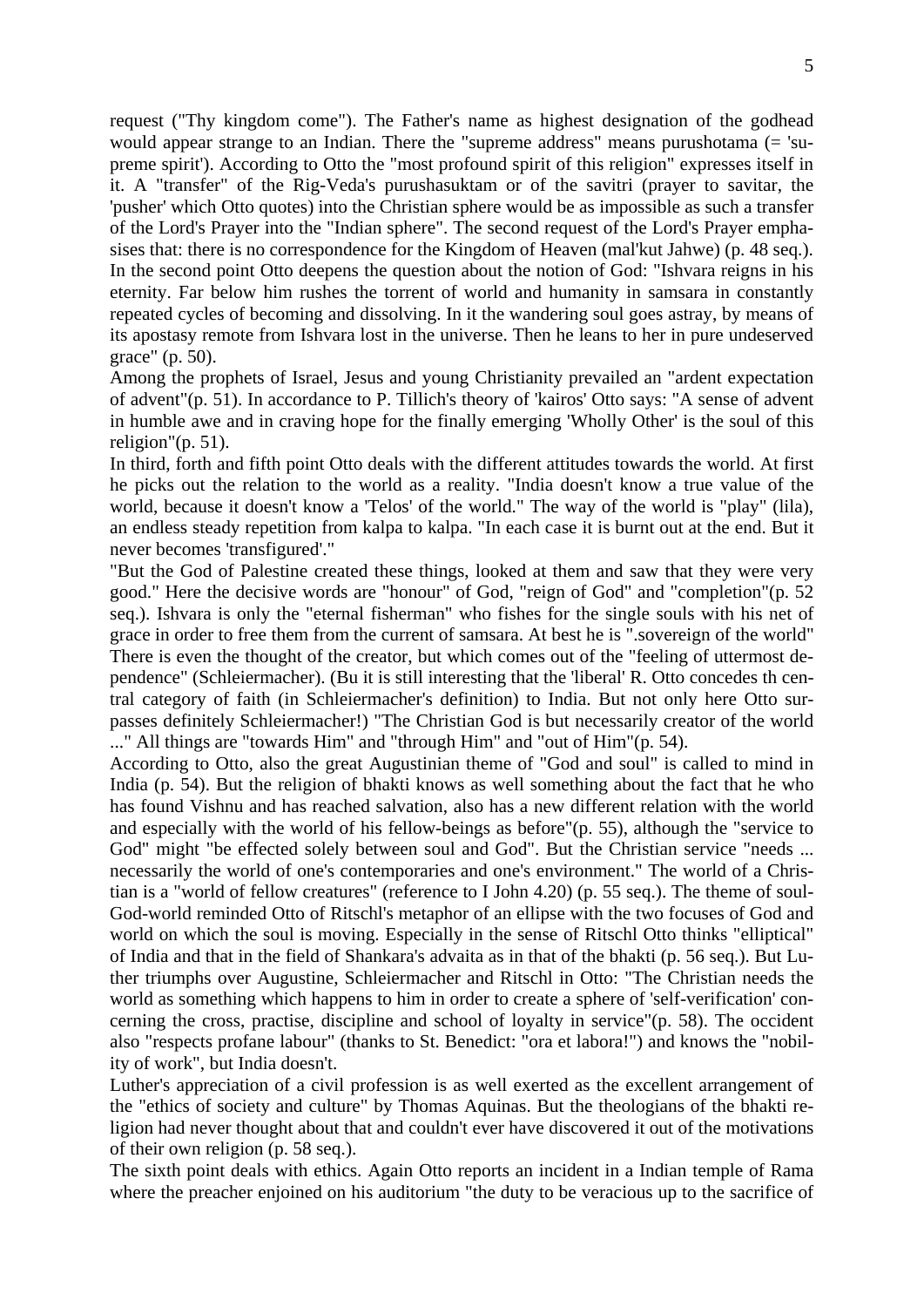one's life" (p. 62). The "golden rule" is also known to India: but Otto considers it to be characteristic that only Jesus gave the rule in its "positive form": "Now do all this to the people as you would like that they do to you" (p. 62). And the fact that Jesus puts the love to God and the charity on the same level must appear to the Indian rather as a blasphemy (p. 63).

After a short remark on the relation to history according to Augustine ("De Civitate Dei"), Otto comes to the central question about sin and grace in the eighth point. And finally here the die is cast contra India and pro Lutheran doctrine of sin and grace. Never has India, not even in the religion of bhakti, experienced the radical addiction to sin and the agony of sin, and, what is more, the "curse of sin" and "the burden of the curse on the conscience which is afflicted by it"(p. 82 seq.), as Luther has experienced it. Certainly India doesn't lack "the idea of a guilty failure and the pressure of the conscience"(p. 65). According to Otto, there is actually no one higher religion at all in which "sin, redemption of sin, reproach of the conscience, namely the reproach of a religously determined conscience" didn't "play a part."(p. 65). (As follows the reference to Mahayana-Buddhism.) Otto quotes a prayer of Yamuna which deals with the agony of sin and the relieving grace. Finally he mentions the word of the Gita: "Out of 'faith' a man is made, so he is as his faith is like -"(p. 67).

Indeed, Otto can say that a word from Ramanuja's commentary on the Gita "approximates"(p. 67) the Lutheran "justificatio per fidem", only to disqualify the fact as "pietism of bhakti" at the bottom of which there is still the "strangely cool notion of the old atman of India" which Ramanuja only "fills with emotions and animates with bhakti and her emotional functions of confidence and love ..."(p. 68). Atman (besides brahman and purushottama) is the "most solemn word of India" - and that is never forgotten in the bhakti as well (p. 69).

On the Christian side Otto emphasises especially the notion of life in addition to the "justificatio impii" (justification of the impious) which alone is able to lead out of the "terrores conscientiae" (terrors of the conscience). Otto cites from Luther's Small Catechism: "Where there is redemption of sins, there is also life and bliss" For Otto "life" ("abundance of life", "life and full sufficiency", "bliss") becomes - that is the peak of the argumentation - the typical counternotion to the Indian "Being .. (sat). And as central parts he contrasts the ancient Indian prayer (Brhadaranyaka-Upanishad 1, 3, 18):

> *"From the non-being lead me to being, / from the darkness lead me to light,/ from death lead me to superior than death."*

with the "prime word of the Holy Scriptures" "of the Palestinian religion":

*"Thou shall be holy, for I am holy."* (p. 71)

From one position to the other there is, according to Otto, no "gradual" transition, no evolutionary sequence of stages: a transition is only possible "per saltum" (jump) and by a complete "shift of the axle"(p. 71). (Therefore it is not possible to regard the religious heritage of India, as was proposed by A. J. Appasamy, Otto's famous Indian disciple. The religion of ancient India and the belief in Christ do not conduct themselves like 'promise' and 'fulfillment'.)

Once again we see God contrasted with 'god': "Ishvara is a savior of those who suffer from pain in samsara and of those who are far from home. The 'father of Jesus' is the savior of the hearts which are smashed by guilt and savior of the consciences which are struck by God"(p. 79).

After having criticised once again the Indian notion of conscience in the ninth point ("Christianity is religion of conscience per substantiam, religion of bhakti is it per accidens") (p. 81), he deals with the inter-mediating function of Jesus and his reconciliation in the tenth point: "...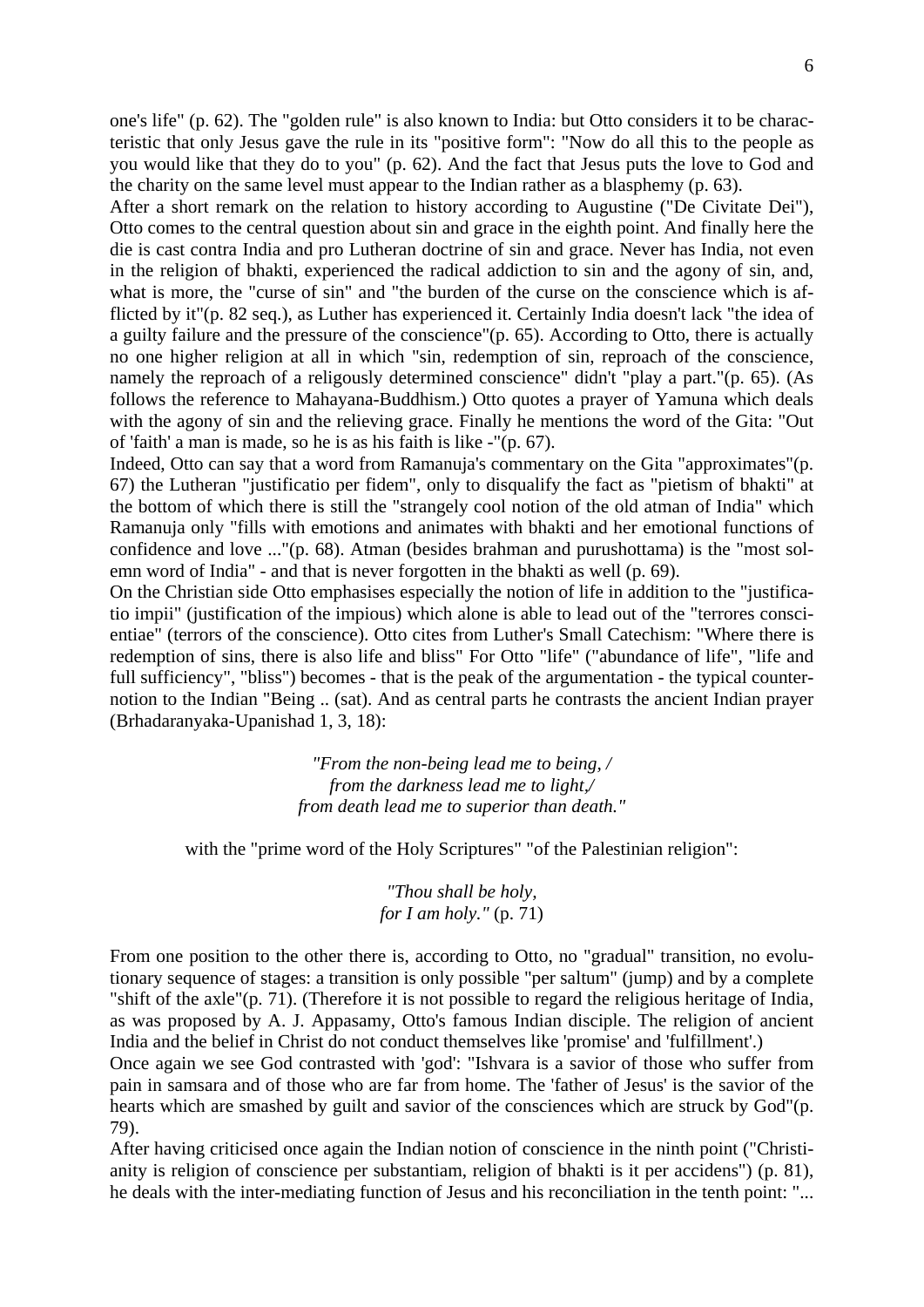also Ishvara 'forgives' and is begged for pardon. But his pardon is a wink at the lapse, out of pity for the suffering of the trouble ... It is indulgentia, compassionate lenity, release and indulgence, but not the 'Christian remission' ..."(p. 82). On the other hand the expiation of Jesus is an "extinction and cancelling of an objective counter-value"(p. 83). His work of salvation (in judgment and grace) is both a "judging overthrow and comforting raising"(p. 84). ('tremendum' and 'fascinans' are balanced in the Christian act of reconciliation.) Jesus' atonement is the plain "ineffable". India doesn't know a "curse of sin" and therefore no "'expiator', no Golgatha and no cross"(p. 85).

Does this sound so much different as in K. Barth? And if this is the result, which apparently can also be attained in a speculative dogmatic manner, why then the lifelong effort for a "understanding" of foreign religion, why at last the many voyages throughout the world in the matter of religion? [37]. Me myself am a born in Marburg, but I discovered the beauty of the small town upon the river Lahn not before 1 once have been in Paris. Maybe that the knowledge and investigation of the remotest type of religion, that the dialogue and contact with (living) representatives of the higher religions may lead first of all to the discovery of the "beauty" and the depth but also to the formation and strengthening of the own religious or spiritual position. Or is it perhaps the other way round? Maybe Otto could have shown us the distant summits of a fascinating religious world only because he stood firmly "on the native granite which carries our ground"[37 a].

It is known that Otto was also the first western scientist of religions and theologian who made personal acquaintance with Zen-Buddhism in Japan. Otto's preface to a German Zenanthology is still considered a "classic introduction to the mysticism of Zen"[38].

Who was Otto? I don't want to add another interpretation to the ones existing by F. Heiler, H. Frick, E. Benz, G. Mensching, W. Haubold and others [39]. F. Heiler praised Otto as a "Schleiermacher redivivus"[40]. Also the word of the "protestant Benedictine" was circulating. Contemporaries of Otto have told me that even in the street he made an impressive appearance. He didn't just walk; he strode like the incarnated 'idea of the holy' through the narrow streets of the town upon the river Lahn - an entirely priestly figure. In 1922 K. Barth met him in Marburg - "the appearance of a proper Indian raja!"[41] Otto called himself a "pietistic Lutheran": He combined (according to Frick) the 'Lutheran' "acknowledgement of the existential reality and the objectivity of the essence of revelation" with the 'pietistic' element of the "personal, genuinely religious experience, a downright human-like process"[42].

Moreover, Otto, as a 'liberal', is a representative of the German Democratic Party in the parliament, together with two of his colleagues in the field of systematic theology: M. Rade and E. Troeltsch.

Philosophically Otto was a Neo-Friesian: he couldn't fraternise with the existential philosophy [43]. The intellectual world of K. Marx and S. Freud were closed to him. He neither could find access to the complex of questions concerning the sociology of religion, as it was raised in the discussion M. Weber - E. Troeltsch. A short view on the history of the Marburg faculty may be permitted: W. Herrmann (Otto's predecessor), M. Rade and R. Otto represented the "traditional" Marburg in the theological faculty, R. Bultmann, G. Wünsch, H. Frick and F. Heiler rather the "modern trend": Bultmann was open to the philosophy of Heidegger, Wünsch to the philosophy of Marxism, Frick was strongly influenced by the American "social gospel", he practised (in critical distance) world-mission, geography of religions and geopolitics[44]; Heiler finally calls for (going beyond Otto's "religious union of humanity") an "oecumenicity of the world's religions", and no other German scholar struck up the Song of Songs of the bhakti as he has done [45].

R. Otto's impact on the research in the history of religions is still much in evidence nowadays, although he never founded a school. (What I have called "Marburg School" is not the school of Otto. It is not at all as uniform as the known Marburg School of Neo-Kantianism or the school of Bultmann.) Paradoxically today Otto's impact is more sizeable abroad than it is in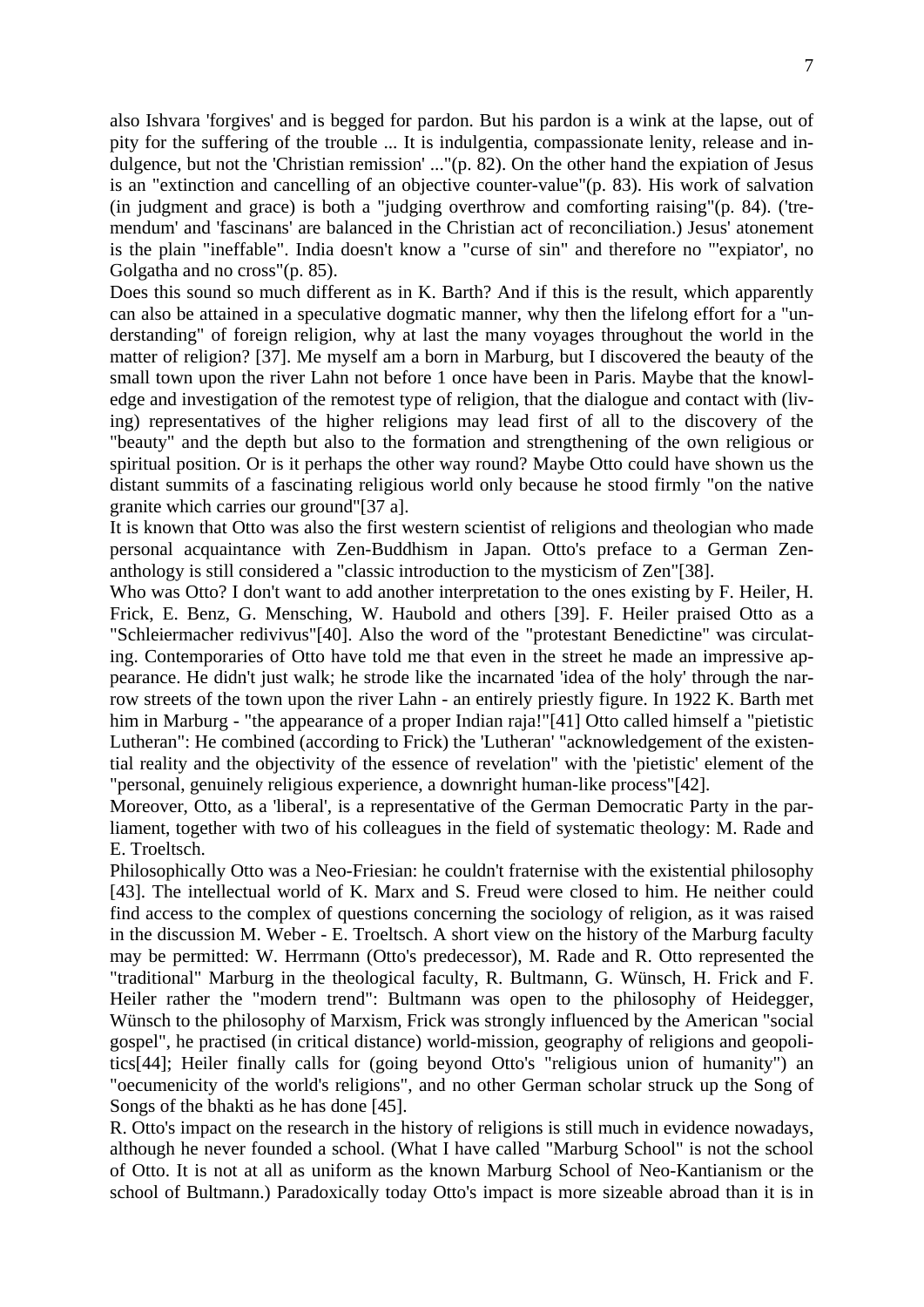Germany. E. Benz reports that on his informative trips he could notice time and again, how far the fellow experts in Japan, India and the Buddhist countries were acquainted with Otto's way of thinking and with his terminology [46].

As representatives of Otto's numerous foreign disciples I shall only mention the Swede Birger Forell, who has done a lot for Germany in hard times, and the South Indian Bishop J. S. Appasamy. His work "Christianity as Bhakti-Marga"[47] indicates a direction in which Otto's thoughts could prolifically developed.

Another two works still shall be mentioned which show how the thoughts and insights of Otto are used - in ways that are not always fortunate for the comparative study of religions - beyond the reach of the Marburg School. In his dissertation, K. Hutten [48] explicitly renounces dogmatical evaluations; he only describes the phenomena, and he does it in a way which constantly reminds one of Otto's psychological analysis. After all this work is strongly based on Otto's translations: without his "Siddhanta des Ramanuja" and his "Vishnu-Narayana" Hutten's paper, actually, could have never been written. (Except of Otto's, he only uses the translation of "Die Hymnen des Mannikka Vashagar" by H. W. Schomerus, 1923, and R. Garbe's translation of the Gita. Actually the bibliography only comprises eleven titles, three of which are by Otto.)

Hutten's description of the bhakti is very differentiated. He distinguishes between 1. "bhakti as a devotional understanding", 2. "bhakti as an affectionate cult-worship", 3. "bhakti as a completely trusting surrender", 4. "bhakti as an erotic love-affair", 5. "bhakti as ecstatic theomonism" and 6. "prapatti, calmness"[49]. The bhakti is presented partly in ardent colours (which is quite appropriate). The Christian faith seems to be rather pale in comparison to that (and Hutten explicitly says so!). For him the Christian "piety" is more interested in the "objective facts" of the "certitude of salvation". It conveys an eschatological mood and develops a "world shaping ethical power of expansion"[50]. According to Hutten, all that doesn't lead to a higher quality. His comparison of religions is (in contrast to Otto's) rather a step on the way towards a recognition of a "complete incommensurability", which was effected by G. Mensching, Otto's disciple in Bonn, in his later works.

In comparison with this the paper by J. Witte, "Die Christusbotschaft und die Religionen"[51], is an example for a total misinterpretation of a foreign religious world, including the bhakti. Witte, a formerly liberal missionary and professor of science of religions in Berlin, came to the conclusion in the wake of the "dialectic theology" to condemn all religions outside of Christianity as "night and darkness"[52], and that subsequent to Luther. Witte is an excellent example of how an extremely well-read scholar of religions may reach disastrous results when dominated by a prejudice. Where bhakti is concerned, Witte refers exactly to Otto and Hutten, but changes their statements into the negative. Hutten's description of the bhakti as an "ecstatic theomonism" serves him to damn the "Indian pan-religion". "The pantype of Hinduism as worst aberration" is the title of a page [53]. Source material of the history of religions can't be misinterpreted any worse.

Which guide-post for the solution of the problems of religions can we expect from R. Otto? How can we deal with the plurality of the claims on absolute truth? In my opinion we have to go beyond Otto while further developing his ideas! The world has become an ecumenical village. There should be no fear to come into contact with believers of other religions. We must leave behind the fear of syncretistic approximations. (After all, according to A. v. Harnack and H. Gunkel, Christianity itself has been a syncretistic religion from the very beginning.) In a global view there is a constant process of assimilation and exchange between religions and cultures which we can't stop. The world-wide boom of meditation and psychotherapy supports his process. Mysticism is in great demand again. The comparison of religions in Otto's way is furthermore suggestive, as far as it leads to a deeper understanding of foreign religion (and one's own position). To learn to understand and comment on foreign religions - that has to be the goal of future comparative research in religions.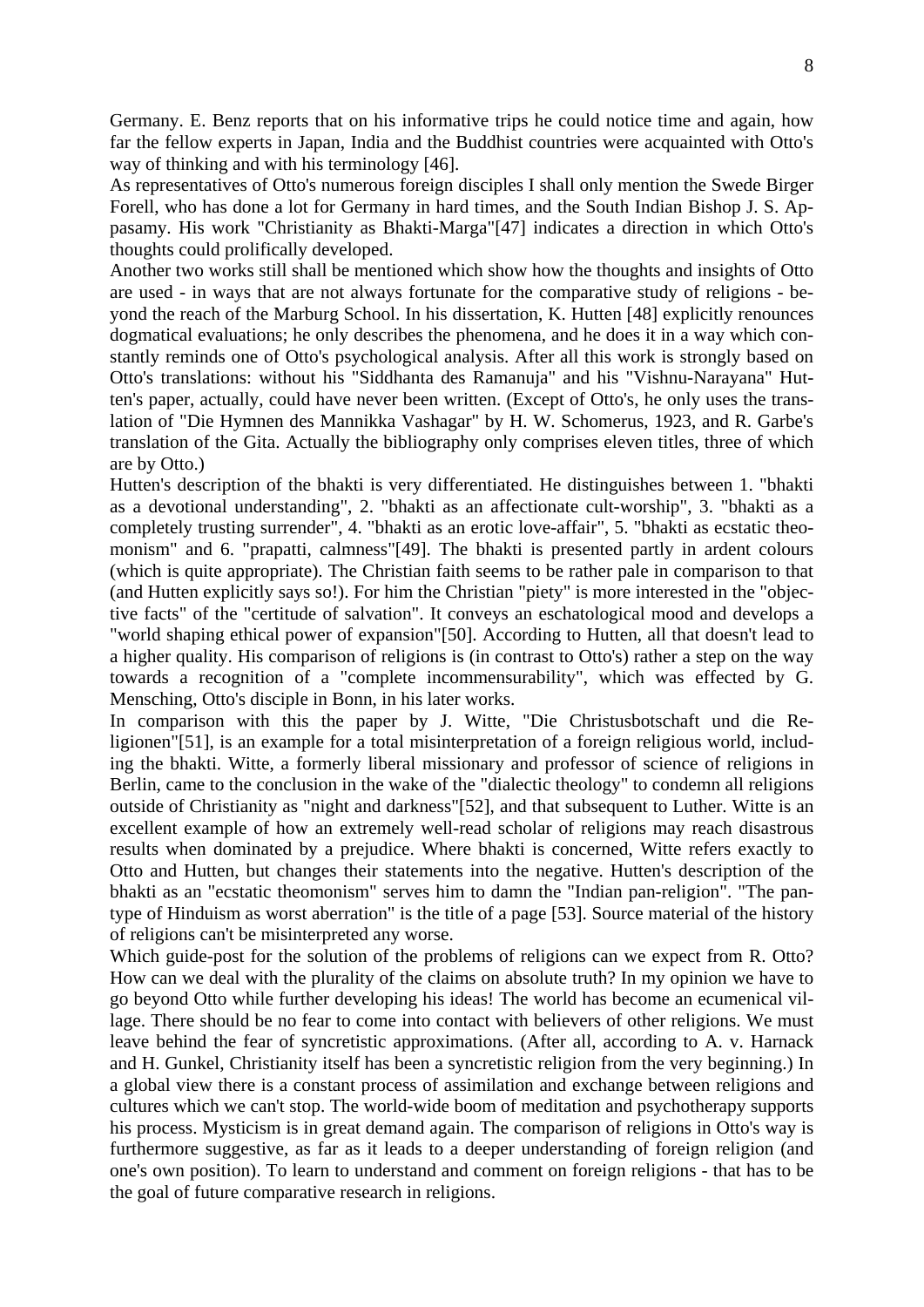**Notes** 

1] München 1926, 1971 3rd ed.

2] Stuttgart 1978

3] Phil. Diss. Gießen 1919 (Leipzig 1919)

4] Cf. also H. Röhr, Buddha and Jesus in ihren Gleichnissen, Neue Zeitschrift für systematische Theologie, 1973, p. 65 seqq. - For H. Frick see H. Röhr, Der Einfluß der Religionswissenschaft auf die Missionstheorie H. Fricks, Theol. Diss. Marburg 1959.

5] München 1918, 1922 2<sup>nd</sup> ed.

6] 1917 and numerous editions in many languages. (Engl. ed. 1923.)

7] München 1918, 1969

8] Stuttgart 1969

9] "Weltmission heute" No. 26/27 ed. by E. Dammann, Stuttgart 1969

10] Holder of Ottols chair.

11] Stuttgart 1930 (= Abhandlungen zur orientalischen Philologie und Religionsgeschichte, ed. by. E. Littmann and J. W. Hauer, H. 1. K. Hutten was, for many years, the head of the 11protestant central office for ideological questions" in Stuttgart and is internationally known for his book on sect~5ianism "Seher, Grübler, Enthusiasten", Stuttgart 1950, 1982 2<sup>nd</sup> ed.

12] F. Weinrich, Die Liebe im Buddhismus und im Christentum, Berlin 1935 (= Aus der Welt der Religion, in cooperation with H. Frick and R. Otto, ed. by E. Fascher and G. Mensching, Rel.-Wiss. Reihe Heft 23).

13] Tübingen 1914, p. 228 seq.: "Die Bhagavadgita und die Lehre von der Gottesliebe".

14] München & Basel 1966

15] Freiburg 1950

16] J. M. Kitagawa, Gibt es ein Verstehen fremder Religion? Leiden 1963 (= Joachim-Wach-Vorlesungen Vol. 1, ed. by E. Benz)

17] R. Otto, Ist eine Universalreligion wünschenswert und möglich?, lecture held in 1913 to the "World-Congress for a Free Christianity and Rel. Progress", in the appendix of: "Vishnu-Narayana", Texte zur indischen Gottesmystik I, Jena 1917, p. 152 seqq.; 156

18] Kirchliche Dogmatik, 1, 2, 1932, 1960 5<sup>th</sup> ed., p. 374 seq.

19] Ibid. p. 376

20] N. Söderblom, Der lebendige Gott im Zeugnis der Religionsgeschichte, München & Basel 1966, p. 129

21] R. Otto, Vishnu-Narayana, p. 151

22] Aller Meister Lehren, Zeitschrift für Missionskunde und Religionswissenschaft (ZMR) 1916, p. 73 seqq.; p. 97 seqq.; Artha-Pancaka oder die fünf Artikel, translated and explained, Theol. Studien und Kritiken, 1916, p. 352 seqq.; Dipika des Nivasa, Eine indische Heilslehre aus dem Sanskrit, Tübingen 1916; Vishnu-Narayana, Texte zur indischen Gottesmystik I, Jena 1917, 1923 2<sup>nd</sup> ed.; Siddhanta des Ramnia, Texte zur indischen Gottesmystik II, Jena 1917, 1932; Tagores Bekenntnis, Tübingen 1931; Die Katha-Upanishad, transl. and expl. Berlin 1936; Der Sang des Hehr-Erhabenen, die Bhagavad-Gita, transl. and expl., Stuttgart 1935

23] Siddhanta des Ramanuja, p. 2

24] H. von Glasenapp, Bhagavadgita, in: RGG 3rd ed. (1957), 1118. - Cf. S. Radhakrishnan, Die Bhagavadgita (dt. mit Erläuterungen), Wiesbaden (n.d.)

25] F. Heiler, Die Religionen der Menschheit, Stuttgart 1959, 1980, 3rd ed., p. 245

26] Cf. R. Otto, R. Tagores Bekenntnis, Tübingen 1931. - About Otto's voyage to India cf. R. Schinzer, R. Otto - Entwurf einer Biographie, in: E. Benz (Ed.), R. Ottos Bedeutung für die Religionswissenschaft und Theologie heute, Leiden 1971, p. 1 seqq., p. 18 seqq.

27] R. Otto, Indiens Gnadenreligion und das Christentum, Vergleich und Unterscheidung, München 1930, p. 15; Engl. ed.: - , India's Religion of Grace and Christianity, compared and contrasted, London 1930. This paper shall be examined more precisely in the following. The numeration of the pages in the text corresponds to the German edition.

28] Ibid. p. 15 seq. - Cf. also Otto's brilliant interpretation "König Varuna - Das Werden eines Gottes", in: Gefühl des Überweltlichen, München 1932, p. 125 seqq.